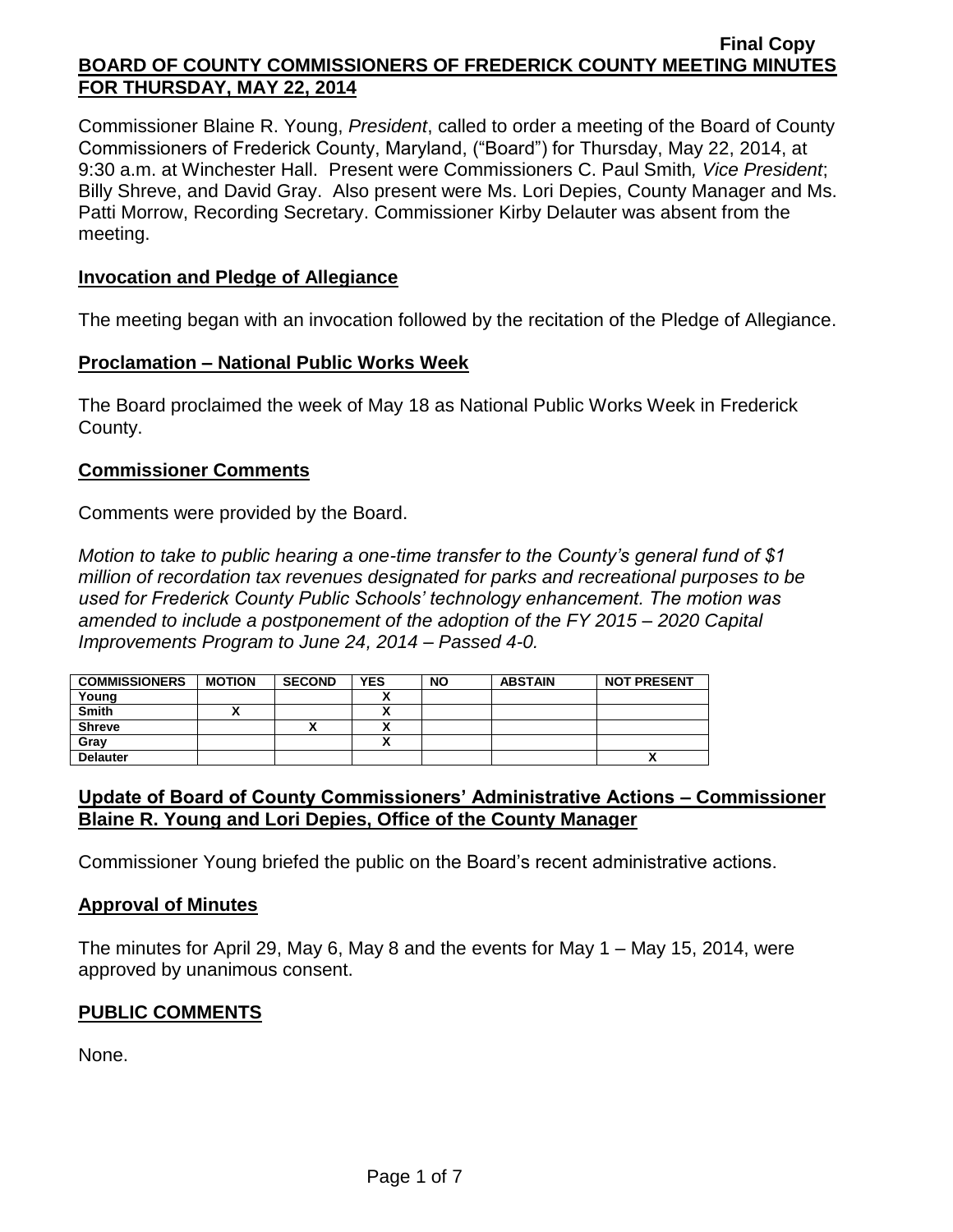## **CONSENT AGENDA**

The following items were considered on the consent agenda:

- Purchasing Memo #14-185 Surface Coat of Various County Roadways
- Purchasing Memo #14-196 Web Based Contractor Hosted Management Training Program for Volunteer Firefighters (Piggyback Contract)
- Board of Education School Construction Expense Fund Amendments: #14-12 and BT-14-172, #14-13 and BT-14-173 and #14-14 and BT-14-174
- Construction Change Order No. 120 Ballenger-McKinney Enhanced Nutrient Removal Wastewater Treatment Plant Expansion
- Construction Change Order No. 121 Ballenger-McKinney Enhanced Nutrient Removal Wastewater Treatment Plant Expansion
- Construction Change Order No. 122 Ballenger-McKinney Enhanced Nutrient Removal Wastewater Treatment Plant Expansion
- Bush Creek Linear Trail Deed of Easement for Trail Access to Open Space Associated with the Landsdale PUD
- Service Linked Housing Grant Renewal Application State FY 2015
- Approval of FFY 2014 Emergency Management Performance Grant and Associated Budget Transfer
- FY 2014 Edward J. Byrne Memorial Justice Assistance Grant Application for Drug Treatment Court

*Motion to approve the consent agenda as presented – Passed 4-0.*

| <b>COMMISSIONERS</b> | <b>MOTION</b> | <b>SECOND</b> | <b>YES</b> | <b>NO</b> | <b>ABSTAIN</b> | <b>NOT PRESENT</b> |
|----------------------|---------------|---------------|------------|-----------|----------------|--------------------|
| Young                |               |               |            |           |                |                    |
| <b>Smith</b>         |               |               |            |           |                |                    |
| <b>Shreve</b>        |               |               |            |           |                |                    |
| Grav                 |               | ↗             |            |           |                |                    |
| <b>Delauter</b>      |               |               |            |           |                | $\cdot$            |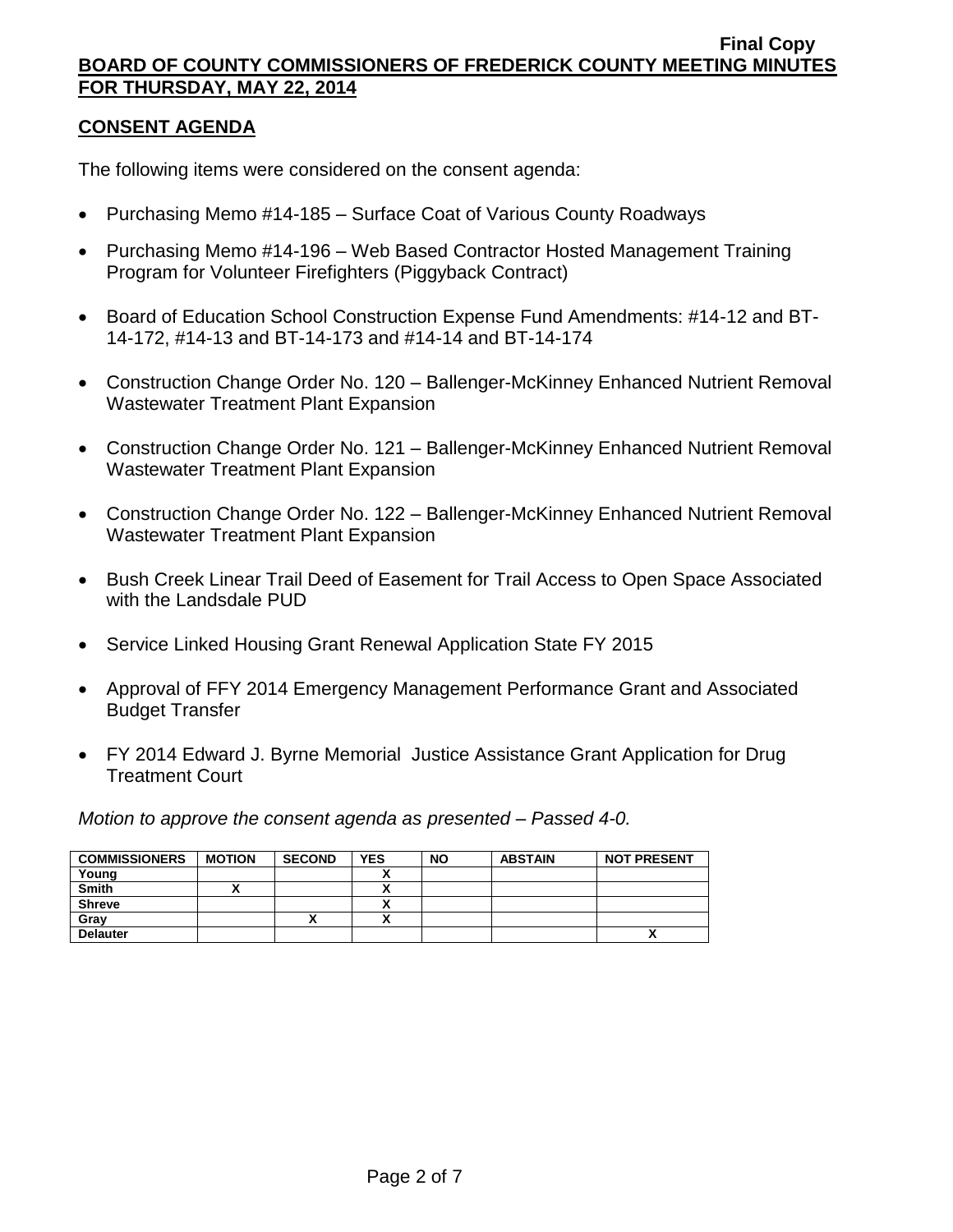## **PUBLIC HEARING**

# **Zoning Text Amendment #ZT-14-01 – Residential Accessory Structures – Larry Smith, Community Development Division**

A public hearing was held, as duly advertised, on Zoning Textg Amendment #ZT-14-01 to revise the provisions in the Zoning Ordinance related to residential accessory structures.

Mr. Smith and Ms. Kathy Mitchell, Office of the County Attorney, presented the proposed ordinance.

There were no public comments.

*Motion to approve Zoning Text Amendment #ZT-14-01 to revise the provisions related to accessory structures in the Residential Zoning District as presented with an effective date of June 2, 2014 – Passed 4-0.*

| <b>COMMISSIONERS</b> | <b>MOTION</b> | <b>SECOND</b> | <b>YES</b> | <b>NO</b> | <b>ABSTAIN</b> | <b>NOT PRESENT</b> |
|----------------------|---------------|---------------|------------|-----------|----------------|--------------------|
| Young                |               |               |            |           |                |                    |
| <b>Smith</b>         |               |               | ٠.         |           |                |                    |
| <b>Shreve</b>        |               |               |            |           |                |                    |
| Grav                 |               |               |            |           |                |                    |
| <b>Delauter</b>      |               |               |            |           |                | "                  |

(A copy of the approved/adopted ordinance can be obtained in the County Manager's Office or from the county's website, [www.FrederickCountyMD.gov.](http://www.frederickcountymd.gov/))

#### **WORKSESSION**

## **Briefing with the Maryland Association of Counties (MACo) – Tom Duncan, President, and Mike Sanderson, Executive Director, MACo**

Mr. Duncan and Mr. Sanderson gave an overview of the 2014 Legislative Session in Annapolis.

There were no public comments.

*No action was taken as this item was informational.*

## **Impact Fee Study Update – Kelly Weaver, Budget Office, Office of the County Manager and Dwayne Guthrie, TischlerBise**

Mr. Guthrie presented the finalized study of impact fees for library and schools.

Public comment was heard from:

• Eric Bisch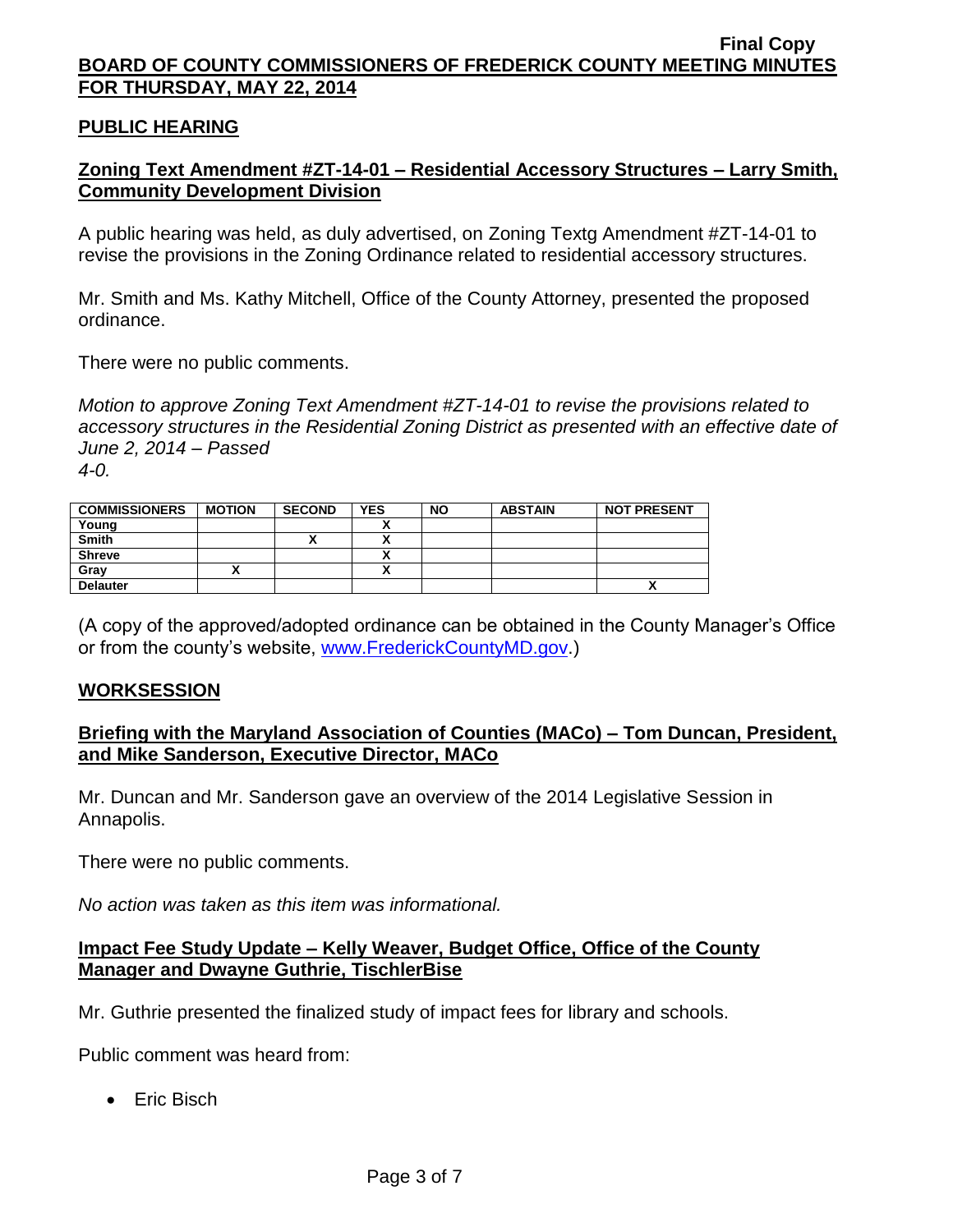*Motion to take to public hearing an increase in the Development Impact Fees – Passed 4-0.*

| <b>COMMISSIONERS</b> | <b>MOTION</b> | <b>SECOND</b> | <b>YES</b> | <b>NO</b> | <b>ABSTAIN</b> | <b>NOT PRESENT</b> |
|----------------------|---------------|---------------|------------|-----------|----------------|--------------------|
| Young                |               |               |            |           |                |                    |
| <b>Smith</b>         |               |               |            |           |                |                    |
| <b>Shreve</b>        |               |               |            |           |                |                    |
| Gray                 |               |               |            |           |                |                    |
| <b>Delauter</b>      |               |               |            |           |                | Δ                  |

*Motion to take the School Mitigation Fees through the public hearing process – Passed 3-0-1.*

| <b>COMMISSIONERS</b> | <b>MOTION</b> | <b>SECOND</b> | <b>YES</b> | <b>NO</b> | <b>ABSTAIN</b> | <b>NOT PRESENT</b> |
|----------------------|---------------|---------------|------------|-----------|----------------|--------------------|
| Young                |               |               |            |           |                |                    |
| <b>Smith</b>         |               |               | . .        |           |                |                    |
| <b>Shreve</b>        |               | "             |            |           |                |                    |
| Gray                 |               |               |            |           |                |                    |
| <b>Delauter</b>      |               |               |            |           |                |                    |

### **MD 355 (Urbana Pike) Road Transfer Agreement – Jason Stitt, Public Works Division**

Mr. Stitt presented the request from State Highway Administration to transfer three (3) segments of Urbana Pike to the county with a total distance of approximately 0.901 miles.

There were no public comments.

*Motion to approve the road transfer agreement as presented – Passed 4-0.*

| <b>COMMISSIONERS</b> | <b>MOTION</b> | <b>SECOND</b> | <b>YES</b> | <b>NO</b> | <b>ABSTAIN</b> | <b>NOT PRESENT</b>         |
|----------------------|---------------|---------------|------------|-----------|----------------|----------------------------|
| Young                |               |               |            |           |                |                            |
| <b>Smith</b>         |               |               |            |           |                |                            |
| <b>Shreve</b>        |               |               | v          |           |                |                            |
| Gray                 |               |               |            |           |                |                            |
| <b>Delauter</b>      |               |               |            |           |                | $\boldsymbol{\mathcal{L}}$ |

#### **ADMINISTRATIVE BUSINESS**

### **Request to go to Public Hearing to Amend the Frederick County Hotel Rental Tax – John Fiesler, Tourism Council of Frederick County, Inc.**

Mr. Fiesler presented the request noting the proposed amendment would bring the Frederick County Hotel Rental Tax into compliance with the Annotated Code of Maryland following the passage of legislation included in the 2014 county's legislative package.

*Motion to take the proposed amendment to the Frederick County Hotel Rental Tax to public hearing – Passed 4-0.*

| <b>COMMISSIONERS</b> | <b>MOTION</b> | <b>SECOND</b> | <b>YES</b> | <b>NO</b> | <b>ABSTAIN</b> | <b>NOT PRESENT</b> |
|----------------------|---------------|---------------|------------|-----------|----------------|--------------------|
| Young                |               |               |            |           |                |                    |
| Smith                |               | ↗             |            |           |                |                    |
| <b>Shreve</b>        | ,,            |               |            |           |                |                    |
| Grav                 |               |               |            |           |                |                    |
| <b>Delauter</b>      |               |               |            |           |                | "                  |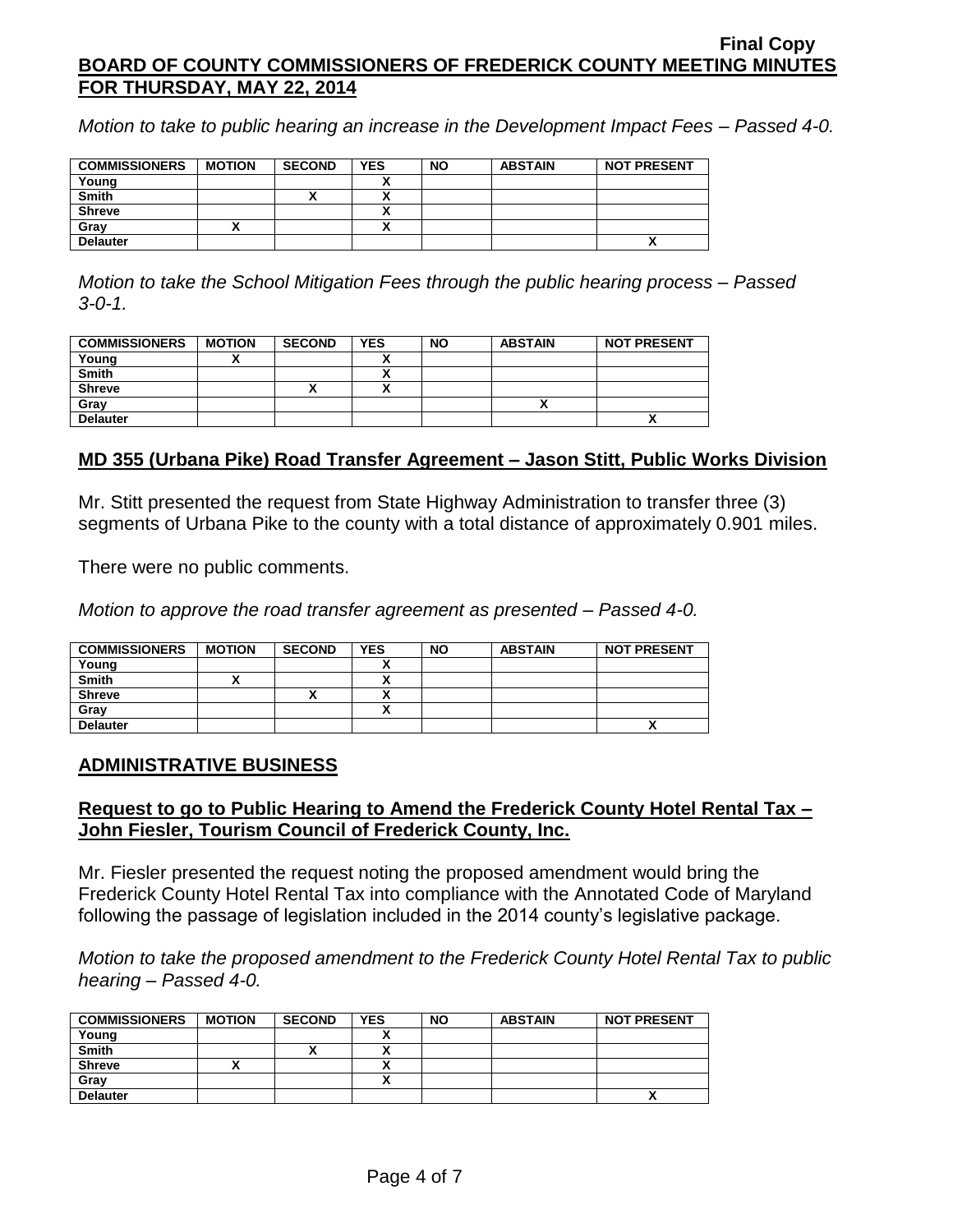**Request to go to Public Hearing Regarding Proposed Issuance of Economic Development Revenue Bonds (Homewood Retirement Centers of the United Church of Christ, Inc., Homewood Foundation, Inc. and Homewood at Frederick MD, Inc.) – Jim Cumbie, Esquire, Venable LLC (County Bond Counsel)**

Mr. Cumbie presented the request for additional financing of Maryland Revenue Bonds for Homewood Retirement Centers.

*Motion to hold a public hearing and to consider the proposed resolution regarding the issuance of Economic Development Revenue Bonds – Passed 3-1.*

| <b>COMMISSIONERS</b> | <b>MOTION</b> | <b>SECOND</b> | <b>YES</b> | <b>NO</b> | <b>ABSTAIN</b> | <b>NOT PRESENT</b> |
|----------------------|---------------|---------------|------------|-----------|----------------|--------------------|
| Young                |               |               |            |           |                |                    |
| Smith                |               |               |            |           |                |                    |
| <b>Shreve</b>        |               |               | ~          |           |                |                    |
| Grav                 |               |               |            |           |                |                    |
| <b>Delauter</b>      |               |               |            |           |                | Λ                  |

# **Purchasing Memo #14-179 – Juvenile Entry Diversion Initiative and Purchasing Memo #14-186 – Electronics Recycling – Diane George, Finance Division**

*Motion to approve Purchasing Memos #14-179 and #14-186 as presented – Passed 4-0.*

| <b>COMMISSIONERS</b> | <b>MOTION</b> | <b>SECOND</b> | <b>YES</b> | <b>NO</b> | <b>ABSTAIN</b> | <b>NOT PRESENT</b> |
|----------------------|---------------|---------------|------------|-----------|----------------|--------------------|
| Young                |               |               | ,,         |           |                |                    |
| <b>Smith</b>         |               |               | ↗          |           |                |                    |
| <b>Shreve</b>        |               |               | ↗          |           |                |                    |
| Gray                 |               |               |            |           |                |                    |
| <b>Delauter</b>      |               |               |            |           |                |                    |

## **Budget Transfers – BT-14-170 and BT-14-171, Fire and Rescue Services Division Regina Howell, Budget Office, Office of the County Manager**

*Motion to approve budget transfers BT-14-170 and BT-14-171 as presented – Passed 4-0.*

| <b>COMMISSIONERS</b> | <b>MOTION</b> | <b>SECOND</b> | <b>YES</b> | <b>NO</b> | <b>ABSTAIN</b> | <b>NOT PRESENT</b> |
|----------------------|---------------|---------------|------------|-----------|----------------|--------------------|
| Young                |               |               |            |           |                |                    |
| <b>Smith</b>         |               |               |            |           |                |                    |
| <b>Shreve</b>        |               |               |            |           |                |                    |
| Gray                 |               |               |            |           |                |                    |
| <b>Delauter</b>      |               |               |            |           |                | Λ                  |

## **Interagency Agreement (IAA) with Maryland Department of the Environment (MDE) for Electronics Recycling Grant Application – Phil Harris and Lori Finafrock, Utilities and Solid Waste Management Division**

Ms. Finafrock presented the request to enter into an IAA with the MDE to allow the Department of Solid Waste Management to apply for grant funding for electronics recycling.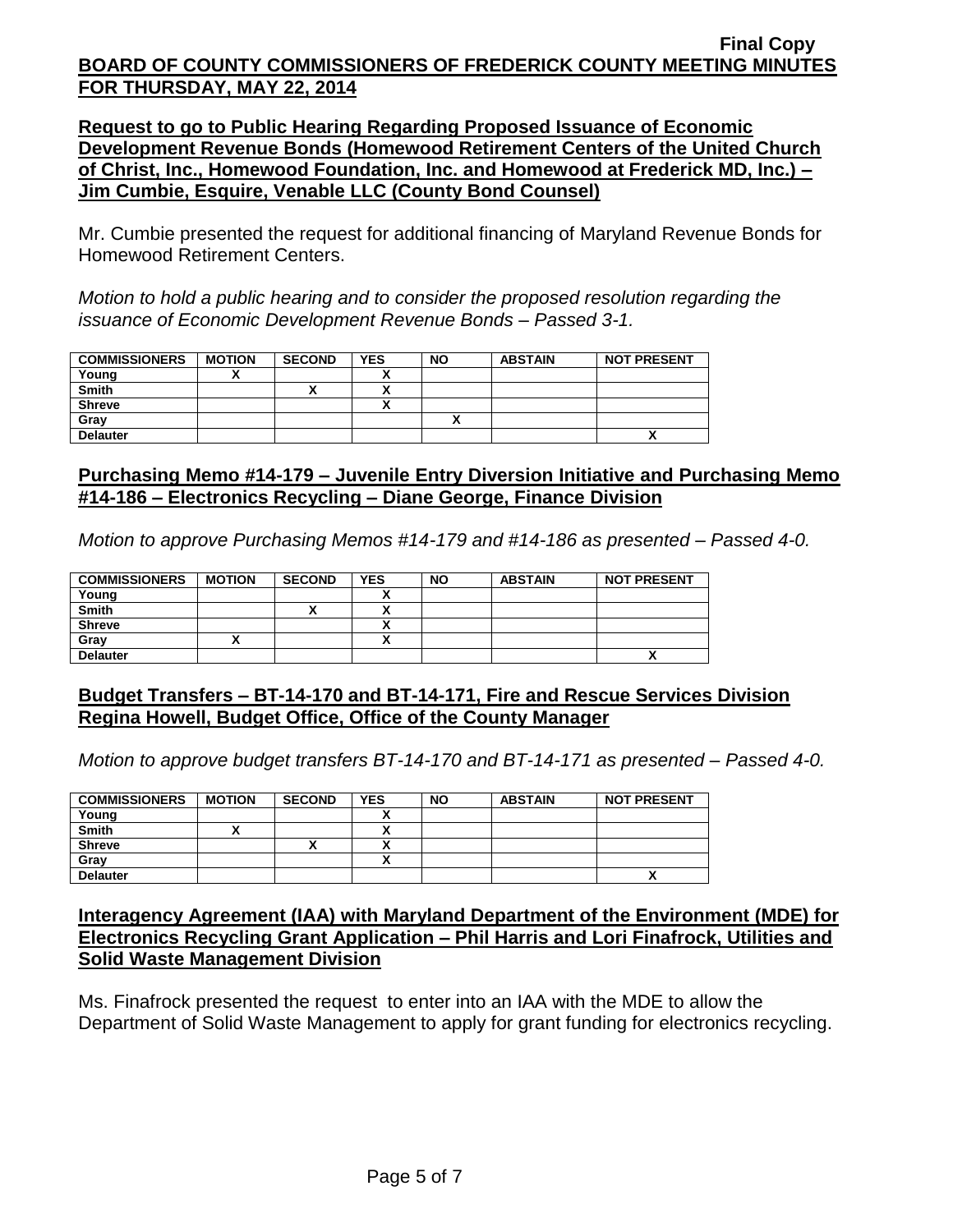*Motion to approve the IAA with MDE as presented – Passed 4-0.*

| <b>COMMISSIONERS</b> | <b>MOTION</b> | <b>SECOND</b> | <b>YES</b> | <b>NO</b> | <b>ABSTAIN</b> | <b>NOT PRESENT</b>       |
|----------------------|---------------|---------------|------------|-----------|----------------|--------------------------|
| Young                |               |               |            |           |                |                          |
| <b>Smith</b>         |               |               |            |           |                |                          |
| <b>Shreve</b>        |               |               |            |           |                |                          |
| Gray                 |               |               |            |           |                |                          |
| <b>Delauter</b>      |               |               |            |           |                | $\overline{\phantom{a}}$ |

## **Memorandum of Understanding (MOU) for the Section 8 Moderate Rehabilitation Program and the MOU for the Housing Choice Voucher Program - Jenny Short, Citizens Services Division**

Ms. Pat Rosensteel, Citizens Services Division, presented the MOUs.

*Motion to approve the MOUs as presented – Passed 4-0.*

| <b>COMMISSIONERS</b> | <b>MOTION</b> | <b>SECOND</b> | <b>YES</b> | <b>NO</b> | <b>ABSTAIN</b> | <b>NOT PRESENT</b> |
|----------------------|---------------|---------------|------------|-----------|----------------|--------------------|
| Young                |               |               |            |           |                |                    |
| <b>Smith</b>         |               |               |            |           |                |                    |
| <b>Shreve</b>        |               | ↗             |            |           |                |                    |
| Grav                 |               |               |            |           |                |                    |
| <b>Delauter</b>      |               |               |            |           |                | Δ                  |

## **Memorandum of Understanding Between the Board of County Commissioners and the Catoctin Soil Conservation District and the Frederick Soil Conservation District (SCD) – Kathy Mitchell, Office of the County Attorney and Gary Hessong, Community Development Division**

Mr. Hessong and Ms. Mitchell presented the MOU. Mr. Steve Leatherman, SCD, commented on the MOU.

Public comment was heard from:

• Pam Abramson

*Motion to approve the proposed MOU as presented with the clarification that Soil Conservation is reviewing major grading permits – Passed 4-0.*

| <b>COMMISSIONERS</b> | <b>MOTION</b> | <b>SECOND</b> | <b>YES</b> | <b>NO</b> | <b>ABSTAIN</b> | <b>NOT PRESENT</b> |
|----------------------|---------------|---------------|------------|-----------|----------------|--------------------|
| Young                |               | Λ             |            |           |                |                    |
| <b>Smith</b>         |               |               |            |           |                |                    |
| <b>Shreve</b>        |               |               |            |           |                |                    |
| Gray                 |               |               |            |           |                |                    |
| <b>Delauter</b>      |               |               |            |           |                | ^                  |

# **Finalize FY 2015-2020 Capital Improvements Program and FY 2015 Capital Budget – Kelly Weaver, Budget Office, Office of the County Manager**

Ms. Weaver reviewed the new items not previously presented.